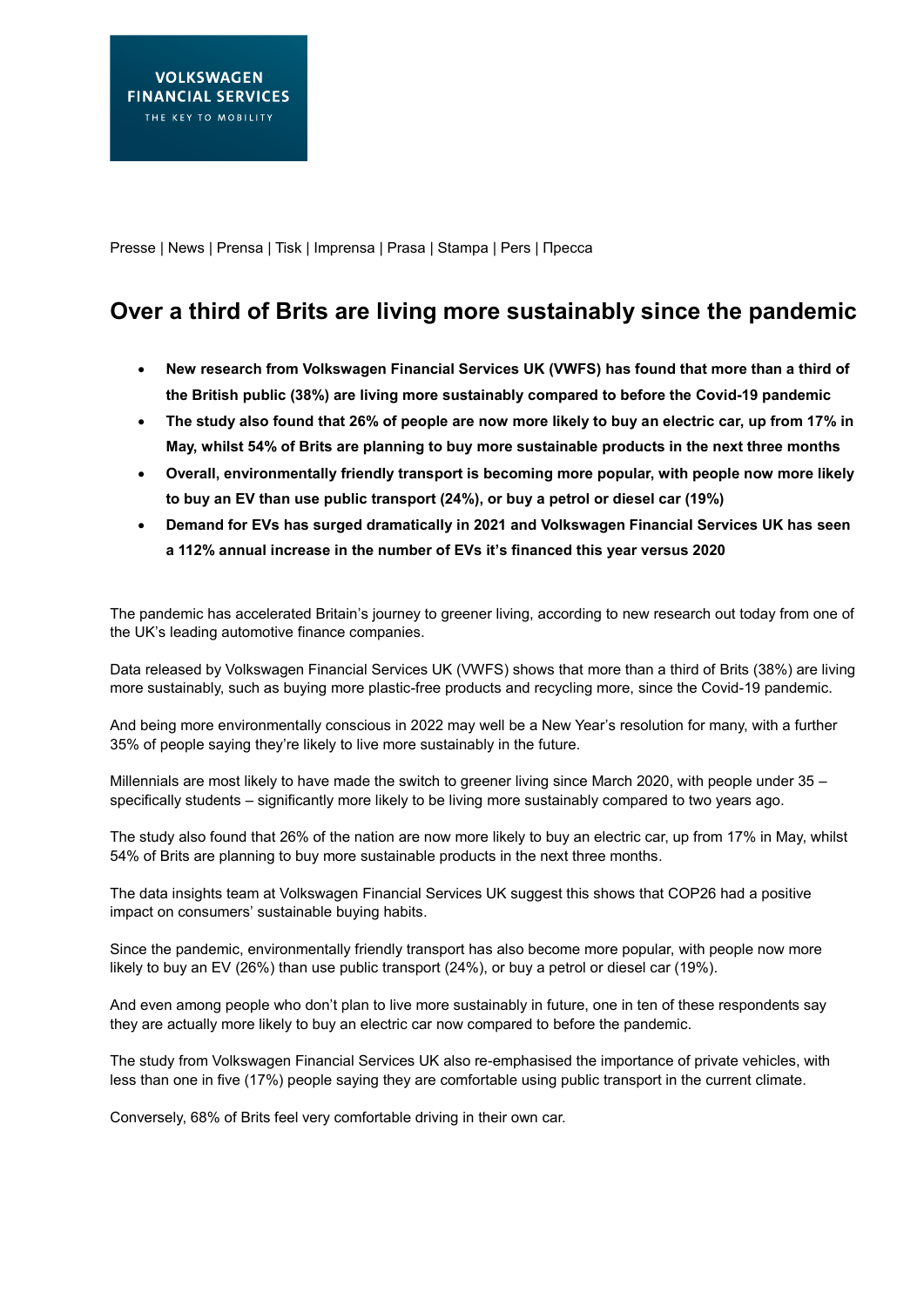Demand for electric cars has more than doubled in 2021 and Volkswagen Financial Services UK has seen a 112% annual increase in the number of EVs it's financed this year versus 2020.

November was the biggest ever month for EV market share in UK, with plug-in car sales accounting for a huge 28.1% of the total market.

Despite the used electric car market being in its infancy, Volkswagen Financial Services UK's data insights team found that 32% of Brits are likely to buy a second-hand EV for their next car purchase.

**Mike Todd, CEO at Volkswagen Financial Services UK**, said: *"The pandemic has been a life-changing experience for everybody and as we collectively acclimatise to a new normal, many people are making a proactive effort to create a greener, more sustainable future. From an automotive perspective, the UK's electric vehicle revolution is accelerating like never before and I'm really excited to say that mainstream adoption of EVs is getting closer every month. Of course, there is a long way to go on our journey to zero-emissions transport, but the British public have put down a clear marker in this research that they're enthusiastic about living more sustainably."*

For more information on electric vehicles, visit<https://customer.vwfs.co.uk/vwfs-uk---electric-vehicles.html>

## **ENDS**

## **Note to editors:**

\*The data for this study was collected in December 2021 and comprises responses from 2,012 British respondents.

**Contact:**  Volkswagen Financial Services UK | PR Sam Balls Phone: +44 (0) 7385426618 Sam.balls@vwfs.co.uk <https://customer.vwfs.co.uk/volkswagen-financial-services-uk/media.html>

## **Information for editors:**

Volkswagen Financial Services are a business division of the Volkswagen AG group of companies and comprise Volkswagen Financial Services AG along with its associated companies, Volkswagen Bank GmbH, Porsche Financial Services, and the financial services companies in the USA and Canada that belong directly or indirectly to Volkswagen AG – with the exception of the financial services of the Scania brand and Porsche Holding Salzburg. The key business fields embrace dealer and customer financing, leasing, the bank and insurance business, fleet management and mobility offers. Volkswagen Financial Services have a total of 16,558 employees